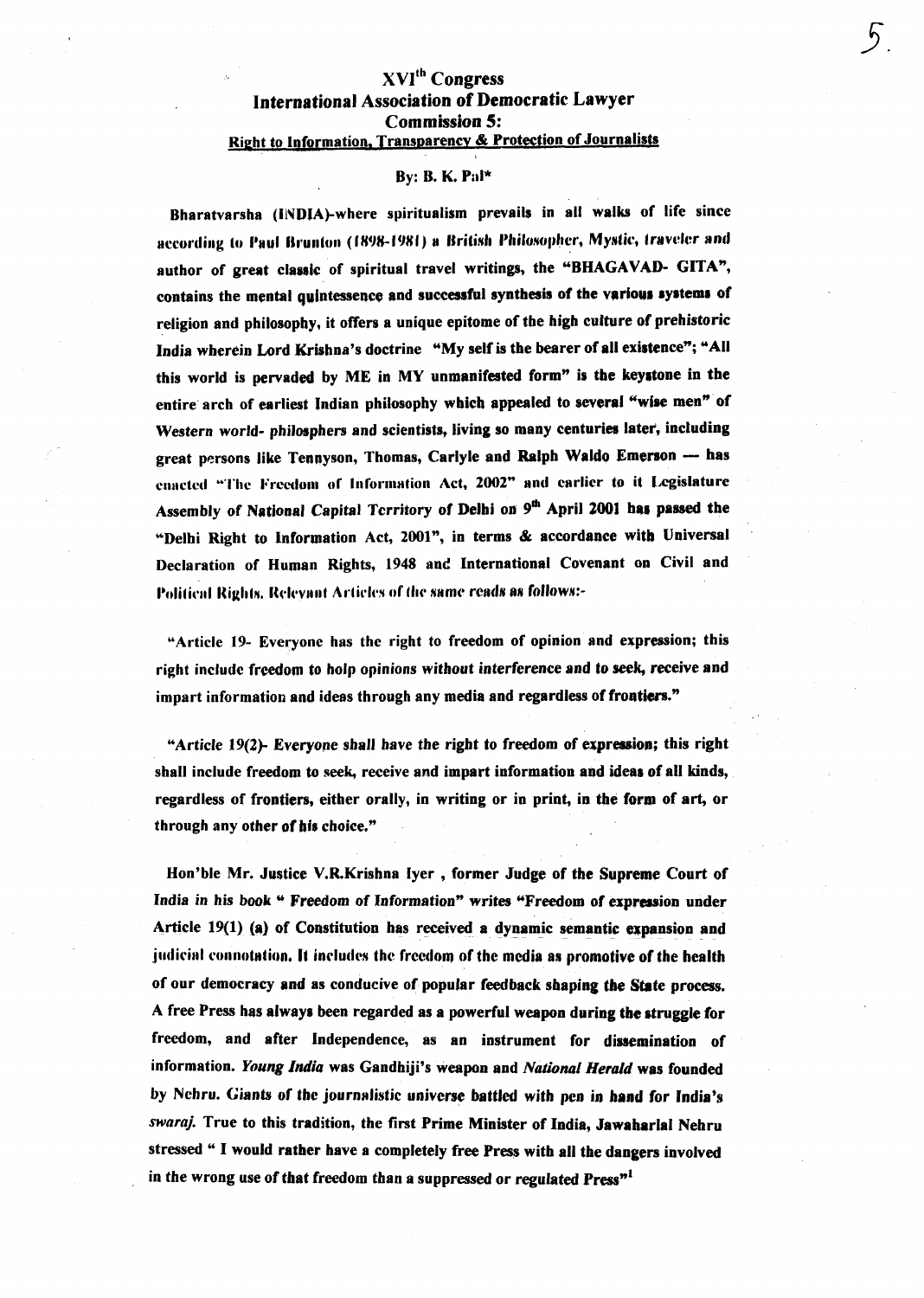He had said, way back in 1936: "Journalism and journalists play a very important part in the public life in the modern world. In India there is the possibility of suppression of facts either by the government or by private proprietors or at the dictates of advertisers-) am against suppression of news as it would deprive the public of the only means of forming a correct judgment on world events- the press- $-$  helps in the information of public opinion."<sup>2</sup>

A free Press, however, must suffer wholesome restrictions such as are stated in Article **19(2)** of the Constitution, You cannot jeopardize Indian sovereignty and integrity, the security of the State, friendly relations with foreign states and public order, decency or morality or breach the laws in relation to contempt of Court, defamation or incitement to offence. Thus a happy balance is struck between freedom of speech and deleterious licence.. Of course, the restrictions in Article 19 **(2),** if read with narrow pedantry, prudery or pettifoggery, may do violence to out larger freedoms and spacious free speech. Radical dissent and fearless exposure cannot be asphyxiated by chauvinist nationalism, priggish orthodoxy and religious fundamentalism. Nor can treedom of expression suffer lock- jaw at the hands of a quasi- fascist Establishment.

Realising that governmental control of the Press may harm its freedom, Mahatma Gandhi brought out the need for reconciliation of freedom and restraint when he observed: "The sole aim of Journalism should be service. The newspaper press is a great power, but just as an unchained torrent **of** water submerges the whole countryside and devastates crops, even so an uncontrolled pen serves but to destroy. If the control is from without, it proves more poisonous than want to control. It can be profitable only when exercised from within"

In the case of S.P.Gupta  $v/s$  UOI<sup>3</sup>, Justice P. N. Bhagwati held as follow: -

"No democratic government can survive without accountability and the basic postulate of accountability is that the people should have information about the functioning of the government ... that an open society is a new democratic culture *tewards which every liberal democracy* is moving and our society should be no exception. The concept of open government is the direct emanation from the right to know which seems to be implicit in the right of free speech and expression guaranteed under article 19(1)(a). Therefore, disclosure of information in regard to the functioning of the government must be the rule, and secrecy an exception, justified only where the strictest requirement of public interest so demands"

In this case Justice V. R. Krishna lyer has also observed: "The right to express one's thought is meaningless if it is not accompanied by a related right to secure all information on matters of public concern from relevant public authorities. However, to ensure that there is no misinterpretation, there may be no harm in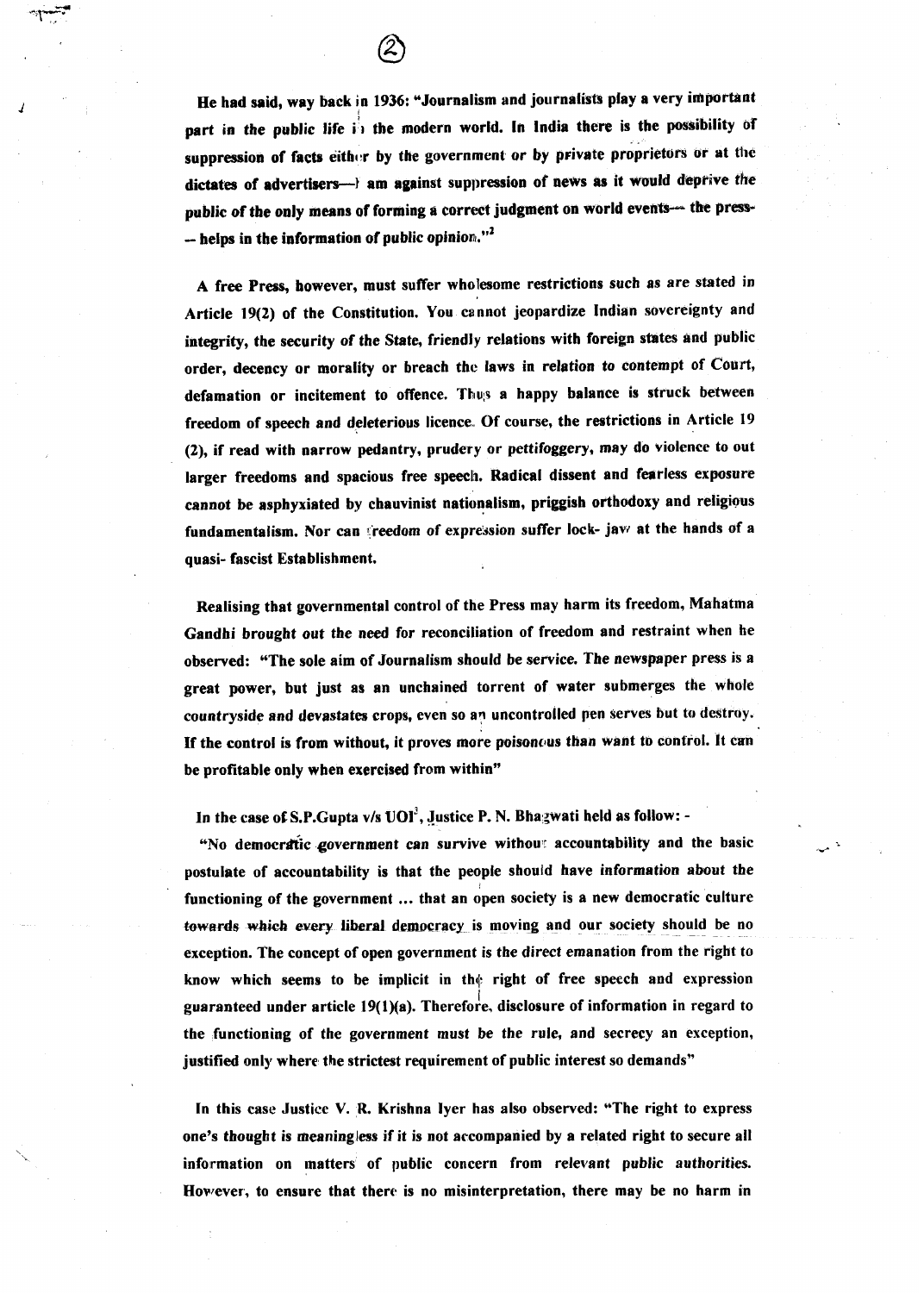inserting freedom of information as a specific corollary to Article 19 of the Indian Constitution."

India's Press Council Act of 1928 (set up in pursuant to the recommendations of first Press Commission in 1966 under the Press Council Act 1965 which was repealed in 1975 reestablished Press Council in 1979 so as to help journalists and preserve Press freedom as "The primary objectives of the Council are to preserve the freedom of the press and to maintain and to improve standards of newspapers and news- agencies. Two of the important functions of the Council, as set out in sub section (2) of section 13 of the act are ' to build up a code of conduct for the newspapers, news- agencies and journalists in accordance with high professional standards', and to ensure on the part of newspapers, news- agencies and journalists, the maintenance of high standards of public taste and foster a due sense of both rights and responsibilities of citizenship'."

Independence of Media & Journalists is sine qua non for preserving fundamental Right of Freedom of expression as provided under Article 19 (1) (a) Constitution of India. This Right is ought to provide job security as well as security from threats to journalists. The Working Journalists and other Newspaper Employees (condition of service and misc. provision) Act 1955 provides no relief at all in this regard due to which journalists have no job security and thus are also subjected to threats from various quarters against which journalists trade union organizations are repeatedly demanding for providing job security to Journalists and for adequate compensation in case of death while carrying out journalistic assignments.

International federation of journalists (IFJ) has set up the IFJ international safety fund for providing humanitarian and legal assistant to journalist around the world. The IADL should also set up a commission in this regard which can work out comprehensive plan of action to help journalists in coordination with IFJ, and in cooperation with International Court of Justice (ICJ), since the attack on journalists are on increase as is self evident from the following facts: -

- 1. As per IFJ report 129 journalists and media staff were killed in 2004 including drivers, fixers and translators. Due to accidental causes which takes place in the field.
- 2. The investigations into killing of journalists are nearly whitewashed exercised.
- 3. U.S. Military has failed to take responsibility for the deaths of 3 journalists killed on 8<sup>th</sup> April 2003 when an American tank fired on the Palestinian hotel, where 100 journalists were staying.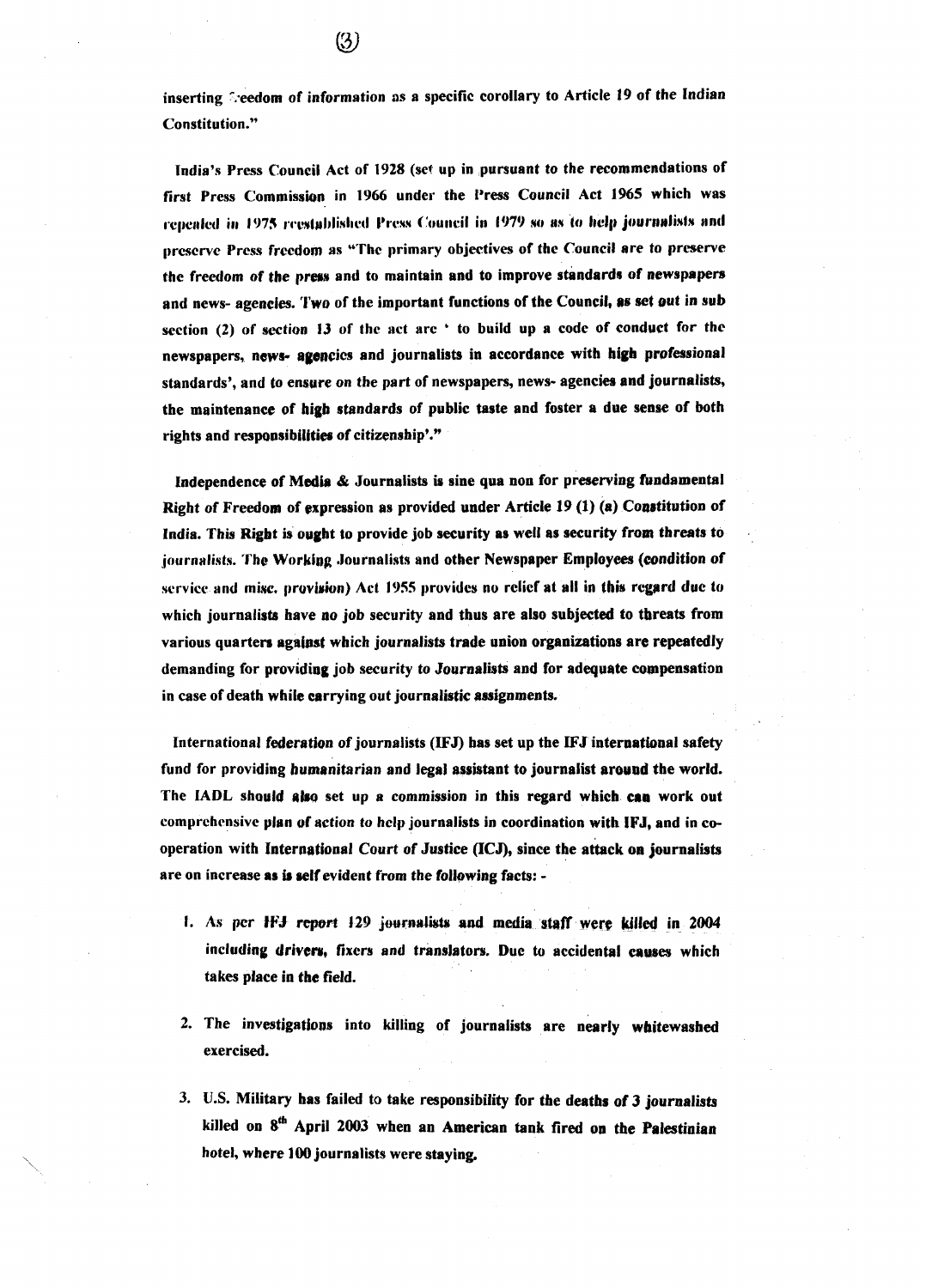inserting freedom of information as a specific corollary to Article 19 of the Indian Constitution."

India's Press Council Act of **1928** (set up in pursuant to the recommendations of first Press Commission in 1966 under the Press Council Act 1965 which was repealed in **1979** reestablished Press Council in **1979** so as to help journalists and preserve Press freedom as "The primary objectives of the Council are to preserve the freedom of the press and to maintain and to improve standards of newspapers and news- agencies. Two of the important functions of the Council, as set out in sub section (2) of section **13** of the act are ' to build up a code of conduct for the newspapers, news- ageacies and journalists in accordance with **high** professional standards', and to ensure on the part of newspapers, news- agencies and journalists, the maintenance of high standards of public taste and foster a due sense of both rights and responsibilities of citizenship'."

Independence of Media & Journalists is sine qua non for preserving fundamental Right of Freedom of expression as provided under Article 19 (1) (a) Constitution of India. This Right is ought to provide job security as well as security from threats to journalists. The Working Journalists and other Newspaper Employees (condition of wervice and misc. provision) Act 1955 provides no relief at all in this regard due to which journalists have no job security and thus are also subjected to threats from various quarters against which journalists trade union organizations are repeatedly demanding for providing job security to Journalists and for adequate compensation in case of death while carrying out journalistic assignments.

International federatioa of journalists **(WJ)** bas set up the **IFJ** international safety fund for providing humanitarian and legal assistant to journalist around the world. The IADL should alsa set up a commission in this regard which **can** work out comprehensive plan **of** action to help journalists in coordination with **IFJ,** and in cooperation with International Court of Justice (ICJ), since the attack on journalists are on increase as is relf evident from the following facts: -

- 1. As per IFJ report 129 journalists and media staff were killed in 2004 including drivers, fixers and translators. Due to accidental causes which takes place fn the field.
- 2. The investigations into killing of journalists are nearly whitewashed exercised.
- 3. U.S. Military has failed to take responsibility for the deaths of 3 journalists killed on 8<sup>th</sup> April 2003 when an American tank fired on the Palestinian hotel, where 100 journalists were staying.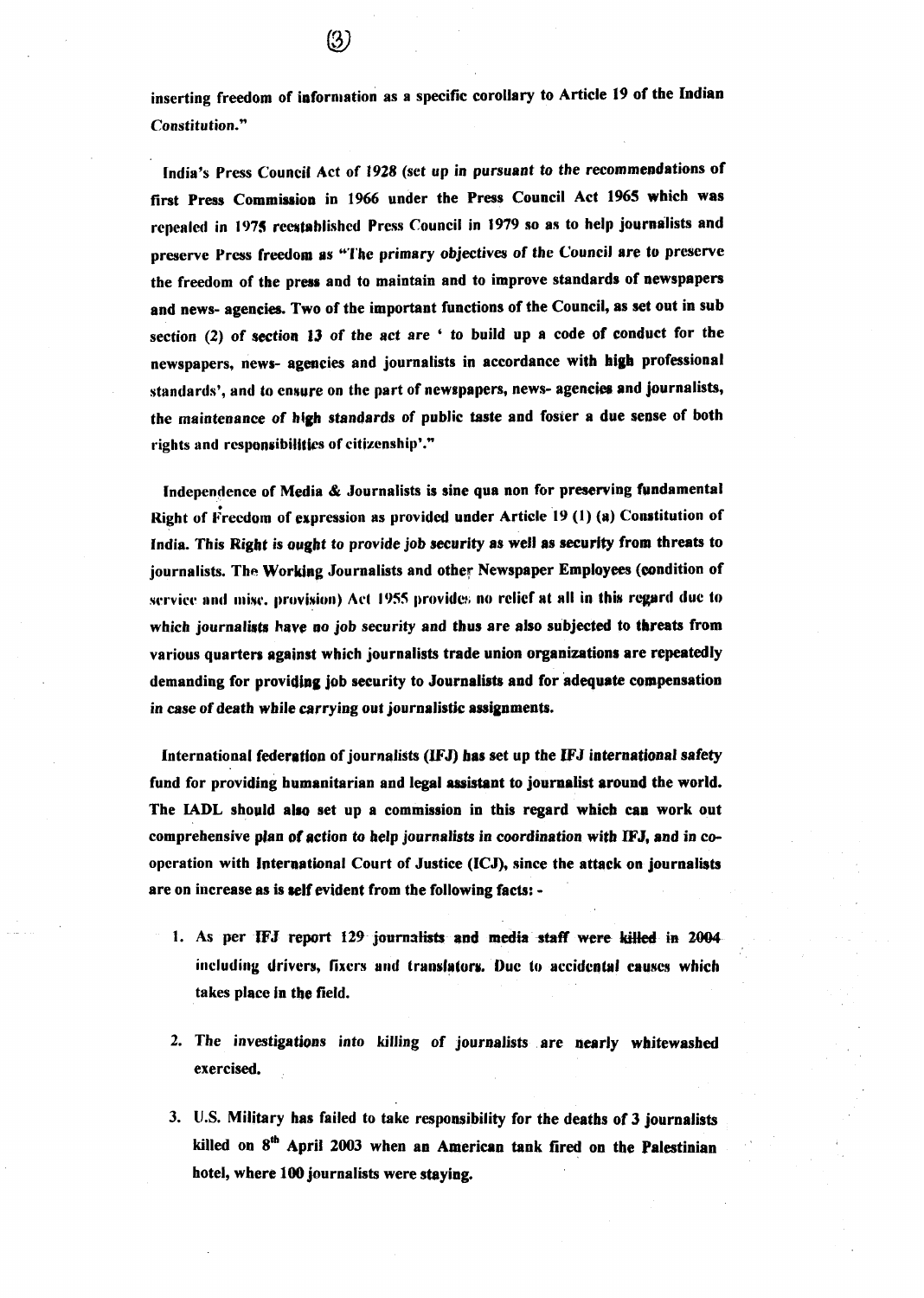- 5. In Philippines where 13<sup>th</sup> Journalists were killed in 2004 but no prosecution have taken place so far.
- 6. In Nepal journalists are not only being harassed and tortured but also the media is being monitored by army personnel.
- 7. As per The Human Rights Watch World Report 2005 instances of repression let loose to curtail <sup>r</sup>reedom of expression and Press freedom in more than 60 countries have **bee;** reported.
- 8. Malaysian government justifies detention without trial by invoking U.S. operations in Guantanamo Bay.
- 9. Russia cites Abu Ghraib prison scandal to blame abuses in Chechnya solely on low level soldiers,
- **10.** Cuba claims that the Bush administration has no moral authority to accuse it of human right violations.

In India Official secret act **1923** continues to pose problems to journalists, Earlier POTA has been freely uned to detain journalists. Reference is made to the case of RR Gopal, Editor of Tamil By weekly Nakkheeran and Subramaniyam who **were**  picked up, blind folded, beaten and arrested in connection of alleged murder case as made against them by the state.

The Supreme Court of India upheld POTA and held "journalists and lawyers<br>have no sacrosanct of professional ethics". POTA (Now repealed) stripulated that journalists and lawyers do not enjoy immunity and must reveal information regarding terrorism related offence to the police.

- - - - - - - - An another law which restricts journalists freedom to report and people's right to know/ information is law relating to contempt of court. In this regard reference is made to initiation of contempt proceeding:. initiated on 17" November **2003** against journalists of Times of India Deccan Herald, Hindustan Times charged with the contempt of court for reporting of an alleged sex scandal of November **2000**  concerning involvement of **3** High Court Judges of Karnataka. The Supreme Court intervened and temporarily suspended proceedings against journalists as initiated.

One also can not ignore the use legislative privileges against Journalists as happened in the case of editor, executive editor, publisher, chief of Burcan and special correspondent of the Hindu, a leading prestigious Chennai based widely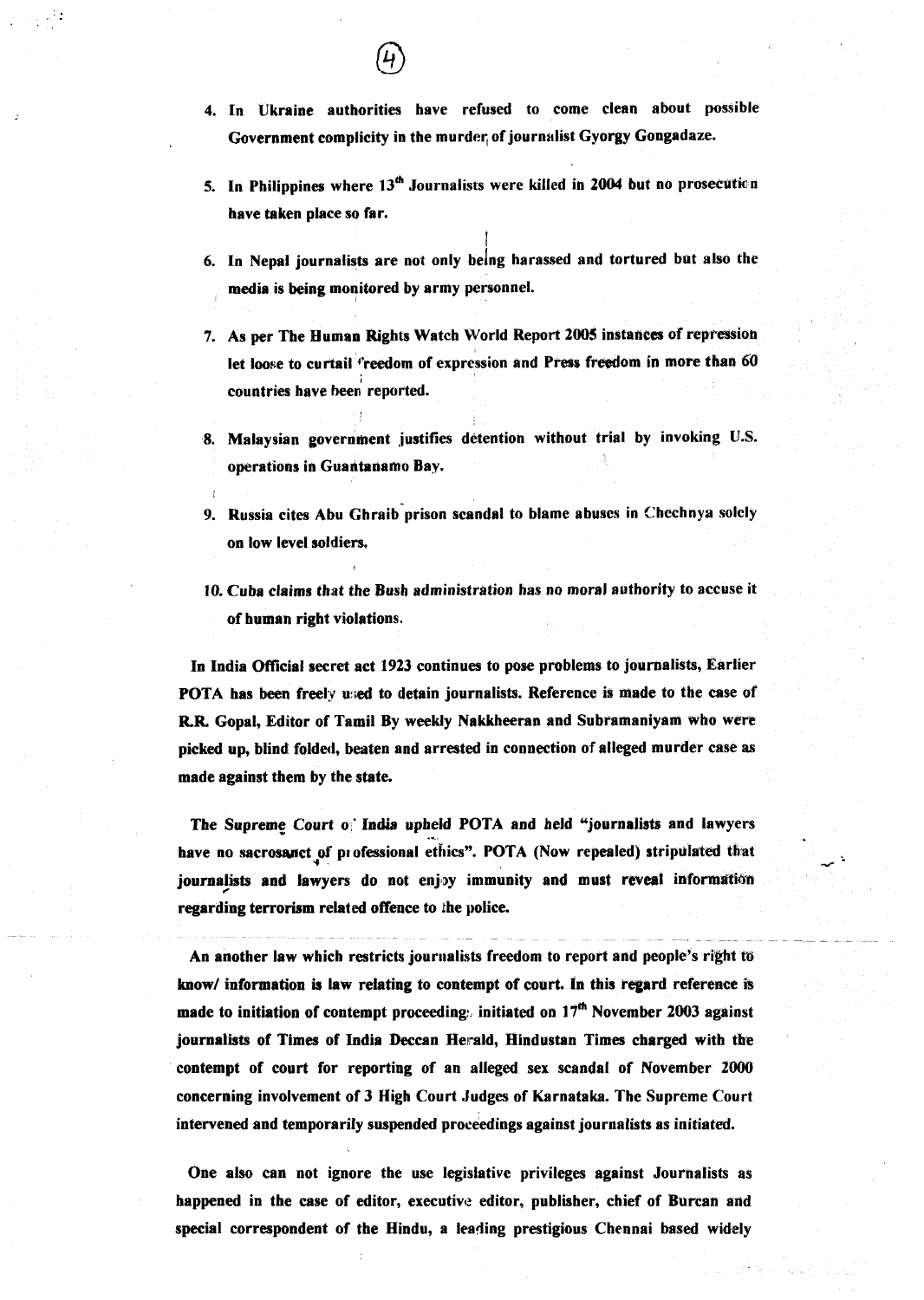circulated english daily. In this case speaker of Tamil Nadu Assembly passed a resolution ordering the arrest and imprisonment of 6 journalists including a publisher for 15 days for allegedly lowering the prestige of the legislature. The New Indian Express, India Today, The Statesman, the Telegraph, The Times of **INDIA** AND Tamil Nadu dailies- Dina Mallar and Dina Karan as well as Gujarat Samachar are also reported to be charged with defamation cases initiated **by**  respective legislature of the state concern.

Yet an another danger also which newspaper employees are facing is outcome **and**  impact of Foreign Direct Investment (at present 26% in media) in India due to **1**  which newspaper employees are loosing employment and it also affects independence of newspapers and journalists who are appointed on contract basis as such are not in a position to cover the events in its entirety.

I Recently Hindustan Times Ltd publishing Hindustan Times as well as Hindustan and other magazines has terminated services of 362 employees on the piea of transfer of its printing unit to HT Media limited. It has happened on 3<sup>rd</sup> October 2004. The Hindustan Employees union has challenged the management's act terming it as an illegal lo: kout and demanding for revocation of orders terminating services and reinstatement of all the dismissed employees with back wages and consequential benefits.

The other aspects which deserves attention is allegedly reported prevaihig practice of bribery in media which erodes not only public faith in the news so reported in media but it also undermines the profession of journalism as a whole. The **IFJ** consider it to be one of the greatest challenges which media faces today and to meet it the International Public Relation Association has adopted a charter on media Transparency which embodied principles to fight this mensce.

**C' J'** -\* What is of prime and utmost importance is to encourage, nourish and develop as well as promote, public oriented development news creating awareness and in place of biased misinformation and disinformation news emanating from media controlled by national and international monopoly houses backed by **MNC's.** The need of the hour is to build public opinion against such dangerous phenomenon,

Media is an important source of building and moulding public opinion- which is supreme- as even mightiest has to bow sooner or later in front of it. So **we have** to work for making media *more informative*, truthful, clean, responsible and healthier so that prevailing negative trends **In** the society are controlled, nullified and ultimately eradicated.

Media men also have to realize that the freedom is not absolute in itself as it Can be exercised and enjoyed only when by exercise of it no one is hurt unjustly and